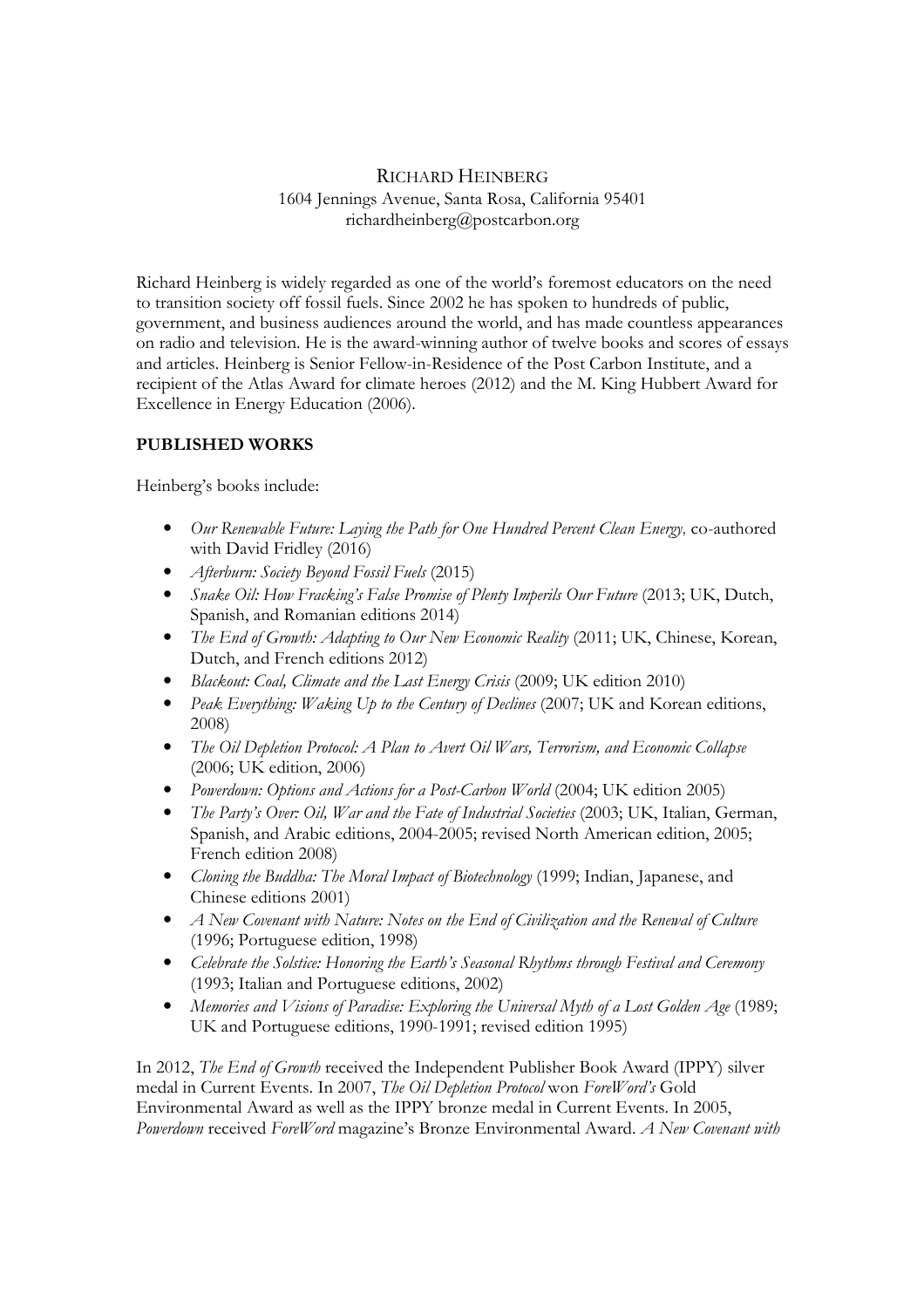Nature was a recipient of the 1997 "Books to Live By" Award of Excellence from Body/Mind/Spirit Magazine. His books have been translated into twelve languages.

Heinberg has written a regular column for the Ecologist magazine and has authored scores of essays and articles that have appeared in such journals as Nature, Wall Street Journal, Reuters, Christian Science Monitor, The American Prospect, Public Policy Research, Quarterly Review, Boston Review, Z Magazine, Resurgence, The Futurist, European Business Review, Earth Island Journal, Yes!, Pacific Ecologist, Wild Matters, The Proceedings of the Canadian Association of the Club of Rome, Canadian Dimension, Alternative Press Review, and The Sun; and on Alternet.org, CommonDreams.org, Resilience.org, ProjectCensored.com, and Counterpunch.com websites. He has contributed chapters to ENERGY: Overdevelopment and the Delusion of Endless Growth (2012), The Post Carbon Reader: Managing the  $21<sup>st</sup>$  Century's Sustainability Crises (which he also co-edited; 2010), and other books. His monthly MuseLetter has been included in Utne Magazine's annual list of Best Alternative Newsletters.

# FILM APPEARANCES

Heinberg appears in the documentary films  $11<sup>th</sup>$  Hour (produced and narrated by Leonardo diCaprio, 2007); The History Channel's Megadisasters series, episode "Oil Apocalypse" (2007); Escape from Suburbia (2007); What a Way to Go: Life at the End of Empire (2007); Crude Impact (2006); Oil, Smoke & Mirrors (2006); the nationally televised PBS documentary Ripe for Change (2006); The Power of Community: How Cuba Survived Peak Oil (2006); Blind Spot (2008); and The End of Suburbia (2004).

#### MEDIA APPEARANCES

Heinberg has appeared on national television and/or radio in eight countries. His U.S. media appearances include Good Morning America (ABC) and NPR's Morning Edition, and he has been interviewed by Michael Toms (New Dimensions Radio), Art Bell and George Noori (Coast to Coast AM), Thom Hartmann (Air America and RT), and John Batchelor (WABC), among many others. He has been quoted in Time magazine (October 31, 2005), and his work has been discussed in Harper's (August, 2006) and in syndicated articles by Reuters and Associated Press. An extensive interview with him appeared in the August 2006 issue of The Sun magazine.

The September 18, 2006 issue of The New Yorker noted that Heinberg's book The Party's Over was on Bill Clinton's summer reading list; according to Clinton interviewer David Remnick, the former President's copy "was full of underlinings and what looked like the most serious undergraduate's markings, with lots of exclamation points."

### PUBLIC SPEAKING

Since 2002, Heinberg has delivered hundreds of lectures to a wide variety of audiences from insurance executives to peace activists, from local and national elected officials to Jesuit volunteers.

In February 2007 he addressed the Trade Committee of the European Parliament and served as an advisor to the National Petroleum Council in its report to the U.S. Secretary of Energy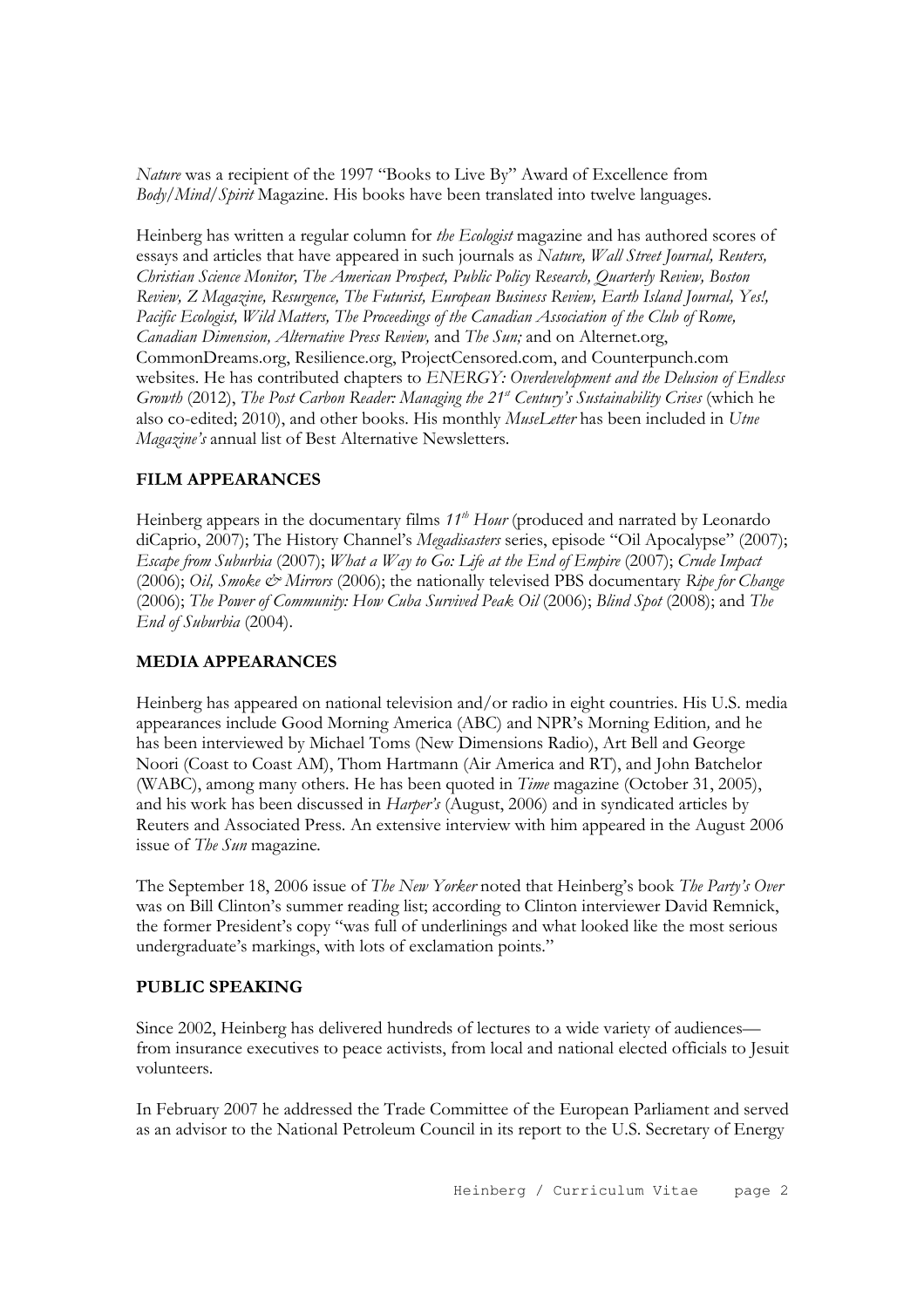on Peak Oil. In October 2007 he addressed members of the New Zealand Parliament. In 2008 he was a Mayor's appointed member of the Oil Independent Oakland 2020 Task Force (Oakland, California), which was convened to chart a path for the city to dramatically reduce its petroleum dependence.

In November 2005, he delivered a brief invited keynote at an appearance by Prince Charles in San Francisco, and subsequently gave a presentation at the Prince of Wales's University of Cambridge Programme on Industry and the Environment.

He was selected to deliver the 2007 Lady Eve Balfour lecture in London and the 2006 E. F. Schumacher lecture in Massachusetts.

In 2011 a student group at Worcester Polytechnic Institute invited Heinberg to give an "alternative" commencement address (the official commencement speaker was the CEO of ExxonMobil). The text of that address was published on several websites and as a chapter in Afterburn.

Heinberg has presented at or for a long list of public and private institutions:

- American Geophysical Union
- Smithosonian American Museum of Natural History
- Center for Strategic and International Studies
- National School of Government (UK)
- New York Institute of Technology's 50<sup>th</sup> anniversary conference, "Teetering on the Brink"
- Waterkeepers Alliance national conference
- National Mensa Colloquium
- Lawrence Berkeley National Laboratories
- Ruskin Mill Educational Trust (England)
- Development Bank of Southern Africa
- Canadian National Farmers Union
- South African Institute of International Affairs
- International Forum on Globalization
- Colombian Society of Engineers (annual conference keynote)
- UBS Investment Bank
- Commonwealth Club of San Francisco
- Association for the Study of Peak Oil (Lisbon, Pisa)
- Young Presidents Organization (Guatemala)
- Progressive Insurance
- Nike
- International Society for the Comparative Study of Civilizations
- National Solar Energy Conference
- Bioneers
- Sustainable Energy Summit
- Midwest Renewable Energy Fair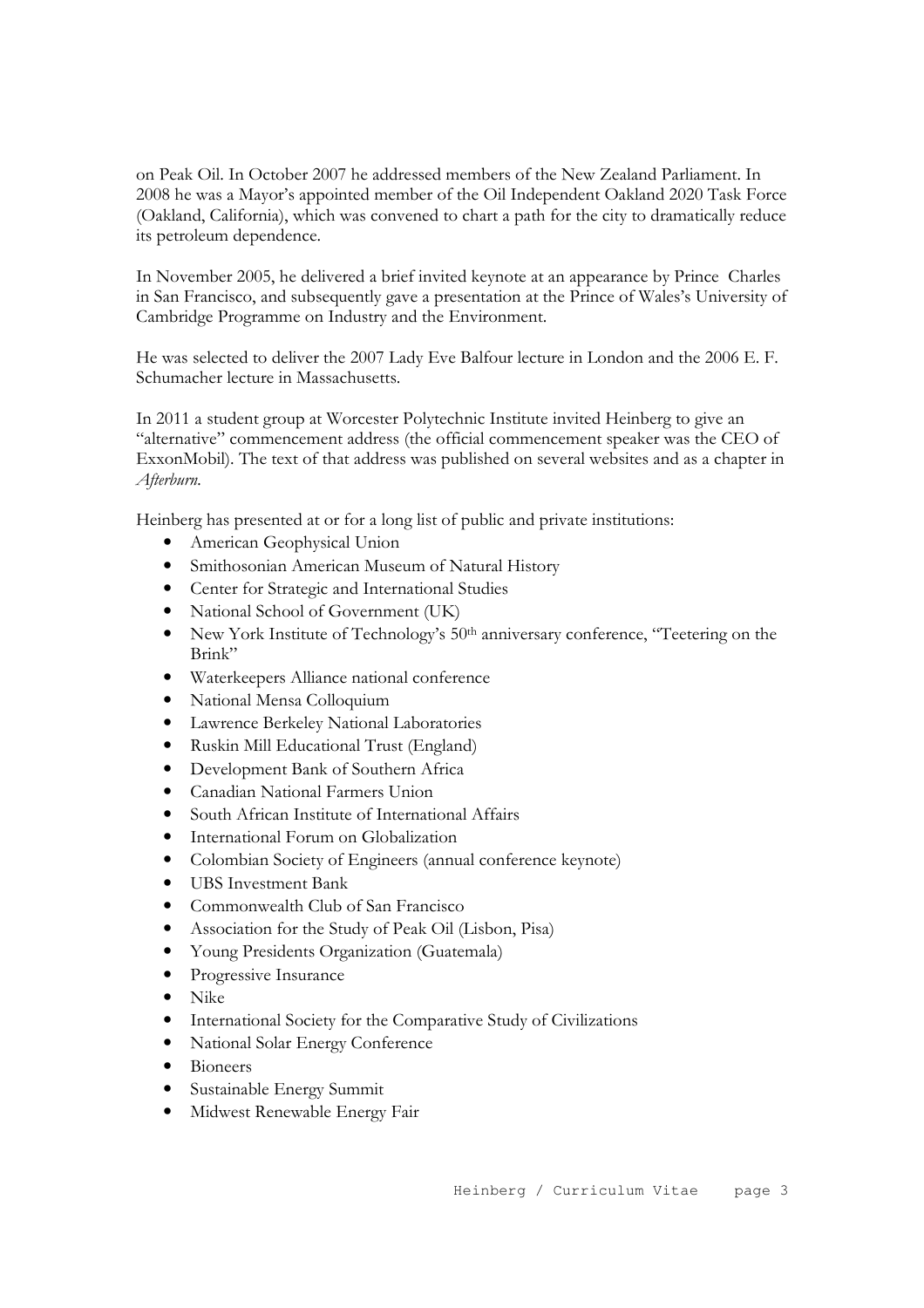- FEASTA (Foundation for the Economics of Sustainability, Ireland)
- University of Maryland Conference on Peak Oil and the Environment
- World Affairs Councils of Santa Rosa, California and Peoria, Illinois
- American Solar Energy Society
- Solfest

Heinberg has also spoken at many colleges and universities, including:

- Harvard University
- Stanford University
- University of California at Berkeley (Goldman School of Public Policy)
- Schumacher College (England)
- Smith College (Mass.)
- Marlboro College (Vermont)
- Hartwick College (New York)
- University of Maryland
- University of Vermont (President's Lecture)
- University of Guelph (Ontario)
- Lester Pearson College (British Columbia)
- Glassboro State College (New Jersey)
- Rockhill College (Kansas City)
- Virginia Commonwealth University
- Young Harris College (Georgia)
- Blackhawk College (Illinois)
- University of California at San Bernardino
- University of California at San Diego
- Adelaide University (Australia)
- University of Toronto
- University of British Columbia
- University of Michigan
- University of Oregon
- Auckland University (New Zealand)
- University of New Hampshire
- Tufts University (Boston)
- Smith College (Massachusetts)
- New College of California (San Francisco)
- Millsaps College (Mississippi)
- Miami University (Ohio, Grayson Kirk Distinguished Lecture)
- Plymouth State University (New Hampshire, Sidore Lecture Series)
- Hunter College (New York)
- Stellenbosch University (South Africa)
- University of Cape Town, Wits Business School (South Africa)
- University of Western Australia
- Kobe City University of Foreign Studies (Japan)